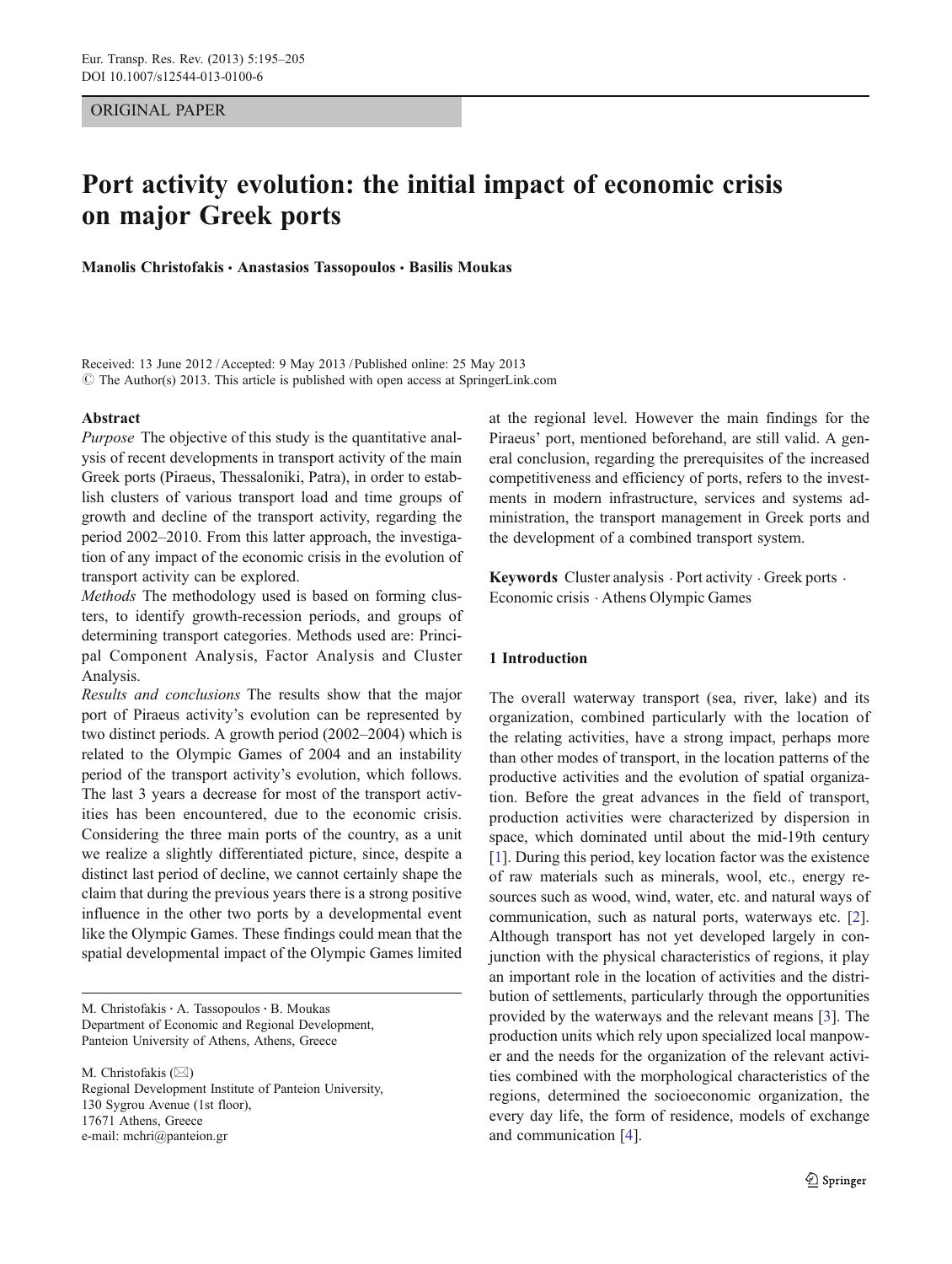Therefore, waterway networks and especially these of the sea provided at the time the comparative growth advantage. Especially for the case of Greece, it is pointed out that in 1832 the wheat of Tripoli (in Peloponnisos) was more expensive at the neighbouring port of Nafplio, than the Odessa wheat, due to the differentiation in transportation costs and more specifically, because of the relative lack of terrestrial transport networks and furthermore the difficult and costly freight transport through the mainland [[5\]](#page-9-0). Therefore we can realize of the development bloom of the Greek islands' area of the time, compared with the mainland. The Merchant Marine and all the related and complementary activities, was the basis of the economic growth of the free Aegean area, which was integrated and operating in a globalized economy. After the 1830 liberalization and until the end of this decade, the commercial traffic increased by 194 % [\[5](#page-9-0)].

Even after the great breakthrough in the field of transport (rail, car, etc.) which began gradually after 1850, the mobility and polarization in space were initially based on traditional residential units with favourable natural characteristics. In particular, the communication and energy networks, as well as the augmented capacity of transport, attracted businesses to the large product and labour markets. However, because of relatively higher road and rail transport cost compared to the waterways for many decades, the build up made, relied primarily on traditional residential units with favourable physical characteristics, which evolved much later to important attraction points through the new conditions shaped by the transport developments. As reported by Glaeser and Kohlhase [\[2](#page-9-0)], out of the twenty largest U.S. cities of the 1900, which later became major transportation hubs, many of them having an international reputation, seven were sea ports in estuaries (Boston, Providence, New York, Jersey City, Newark, Baltimore, San Francisco), with the largest city of them, New York, being the largest port in the country. Five cities were also ports on estuaries in Great Lakes (Milwaukee, Chicago, Detroit, Cleveland, Buffalo). Chicago developed into a transportation hub in the U.S., making use of its geographical location and serving the shipments of goods from the rich American mainland, mostly to the east coast and Europe. Three more cities were sited on the river Mississippi (Minneapolis, St. Louis, New Orleans) and three on the River Ohio (Louisville, Cincinnati, Pittsburgh), while the other two cities were on the rivers of the eastern coast, near the Atlantic ( Philadelphia, Washington). One might find something like the American case, by looking at the evolution of the majority of the European cities. As Hall [[6\]](#page-9-0) points out, the European cities-hubs of the 19th century were those who first attracted airports in the early 20th century and the new high speed rail system in the late 20th century.

Especially seaports are considered as critical nodes of international trade networks and economic co-operation, bearing the largest share of the total imported and exported cargo volumes [[7\]](#page-9-0).

In this context, it is of a great importance the development of organization and locational nodal infrastructure of maritime transport, especially in countries like Greece, which have acknowledged to a large extent their development evolution, in shipping and maritime transport, and also rely for their present and future activity on the exploitation of this sector's opportunities.

The objective of this research is the quantitative analysis of recent developments in transport activity of the main passenger and freight ports of Greece, such as Piraeus, Thessaloniki and Patra, with the use of cluster configuration (cluster analysis) and taxonomic analysis of both the freight and time groups. This analysis will look into the likelihood and degree of impact of the positive and negative developmental shocks, like the Olympic Games of 2004 and recent economic crisis respectively, into the activity of these ports.

This last issue is of main importance in the research if we take into account that the 2008 credit crunch and the subsequent economic crisis, ended a period that lasted over two decades, wherein international seaports around the globe experienced an unprecedented volume increases [[8\]](#page-9-0).

The economic crisis had an immediate effect on sea transport, which accounts for more than 40 % of world exports of transportation services. As the global demand for goods declined, the demand for sea transportation services, mainly freight transport, fell significantly. The Baltic Dry Index (which is a daily average of prices for shipping of raw commodities in dry bulk cargoes on different international shipping routes, measuring the changes in the cost of transporting raw commodities by sea. The index fluctuates according to the shift in world demand for raw materials. Declining demand resulting in lower transportation prices will push the index downwards while increased demand will lift the index), reached a record level in Spring 2008, reflecting a high demand for raw materials. However, by December it had dropped by 94 % [\[9](#page-9-0)].

According to preliminary data [\[9](#page-9-0)], this negative trend accelerated in the first months of 2009. The United States reported a year-on-year decline of 23 % in exports (and 22 % in imports) in the period January - May 2009. EU exports are estimated to have declined by 26 % in the first quarter of 2009, while Japan's fell by 36 % between January and April compared with the same period in 2008. Exports of the Republic of Korea, which had grown by over 40 % on average in the first 9 months of 2008, fell by 31 % in the first quarter of 2009. In the same period, transport exports from Hong Kong, China declined by 17 % (the number of containers handled in its ports fell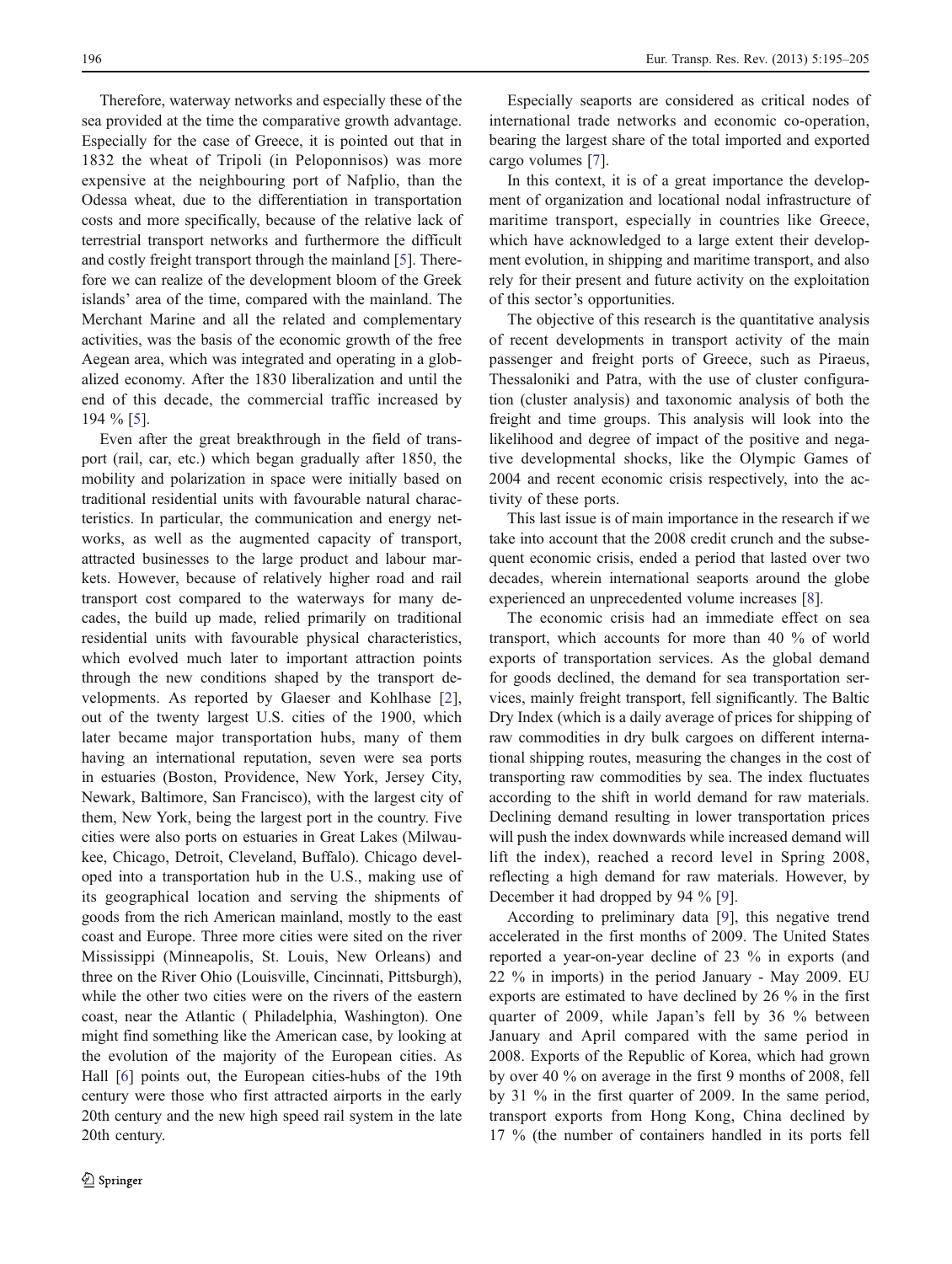by 18 %). No quarterly Balance of Payments statistics are available for China, but US and EU imports from China show a downward trend.

At EU level, the port activity started to decline from the second half of 2008. More specifically, EU-27 ports faced in 2008 a 0.5 % decrease in the handling of goods, compared to 2007. The most substantial decreases at individual member-state level being recorded in Estonia (−19.5 %), Greece  $(-7.2 \%)$  and Poland  $(-6.9 \%)$  [[10\]](#page-9-0). Especially in Greece the raw data that we used in this research show a negative trend in the transport activity of the main port of the country, Piraeus [\[11](#page-9-0)]. More specifically, between the years 2002–2010, the containers transport activity has dropped by 63.5 % and bulk transport activity by 50.8 %, while more stable seems to be the trend regarding the passengers and autos. Only the conventional cargo transport activity has increased by almost 60 % during the same period.

The general structure of the paper is as follows: In Section 2, the methodology of the analysis is presented. Then, Section [3](#page-3-0) includes the applications of the methods and the emerged results. Finally, Section [4](#page-8-0) concludes the paper.

#### 2 Methodology

The adopted methodology of this work has been used in several cases to investigate issues of transport, with different variations, both in time and at a spatial level of analysis. Ferrari et al. [[12](#page-9-0)], proposed a new method of measuring the quality of traffic on highways, based on analysis of main components. In particular, by studying a large number (155 thousands) vehicles passing at bidirectional highway of similar geometrical characteristics and taking into account the composition of the flow in each case (based on the percentage of heavy vehicles), along with features such as speed, transit time and external conditions (day and night, summer-winter), they produced a vector of 15 variables, representing the traffic conditions. Using the Principal Component Analysis, they grouped these variables into three main components, explaining 75 % of the total variance of the 15 variables. Analyzing how the three main components change together, four areas of traffic flow were recognized, free flow, steady flow, unstable flow and difficult to flow, which determine the traffic conditions. Other researchers [\[13](#page-9-0)–[15\]](#page-9-0), analyze data traffic on a daily basis (hours and days of week), trying to develop traffic flow models using cluster analysis. In a recent work of this group, Weijermars and van Berkum [\[15](#page-9-0)] attempted to analyze traffic flow models on freeways in order get a better traffic management. To be more specific, analyzing data based on vehicles flow and velocity for all days time periods of the week and special

conditions (working days, weekends, holidays, vacation) on the highway A50 in Denmark, they ended up with five clusters, which exhibit distinct daily flow profiles and can form the basis for a model formulation of the daily traffic management. Chen et al. [\[16](#page-9-0)] use cluster analysis to investigate the traffic impacts of the housing projects functioning, with the intention of classifying and assessing the construction projects, in urban and suburban areas. Tongzon [[17\]](#page-9-0) suggested the method of principal component analysis for the classification of ports. This method used a number of common variables for container ports worldwide and concluded in a classification with emphasis on similarity, preparing the ground for benchmarking analysis. Papadaskalopoulos et al. [[18\]](#page-9-0), trying to give a further spatial dimension to the impact of transport networks (in terms of development of the areas and the creation of spatial—development modules due to the structure and operation of networks) took into account, along with the number of networks, accessibility and network nodes the spatial structure of residences. The identification of new spatial entities as urban groups, based initially in the construction of Accessibility Matrix and spatial weighting refers to the connections of the first order (direct-line) centers in relation to transport routes. The results of Accessibility Matrix, i.e. nodal settlements, in combination with other variables (population size of cities, scale and significance of axes that cross these cities, existence of other nodes, infrastructure etc.), used furthermore for determining spatial units, consisting of groups of residential centers (clusters). The formation of these groups is to use methods of taxonomic analysis and imprinting them using the corresponding tree.

In this framework, as it is mentioned above, the main purpose of this study is the quantitative analysis of recent developments in freight and passenger transport activities (by major category) in the country's main port, Piraeus, and in conjunction with this, the ports of Thessaloniki, Patra, which also show significant freight and passenger activity and relevant data are available. The separate analysis of the first port of Piraeus is mainly due to its size and dominance of the freight and passenger transport task in the country and secondly because of the better and more complete statistical data.

The methodology used for quantitative analysis is based on forming clusters, to identify growth-recession periods, and groups of determining transport categories. Furthermore, three related methods are used: multivariate analysis (using the statistical package SPSS), the principal components analysis<sup>1</sup>,

 $1$  Recall that the main goal of this group of methods is to integrate a set of variables in a small number of new representative variables (components or factors), using as main criterion correlations of the examined variables, thus understanding the links between them.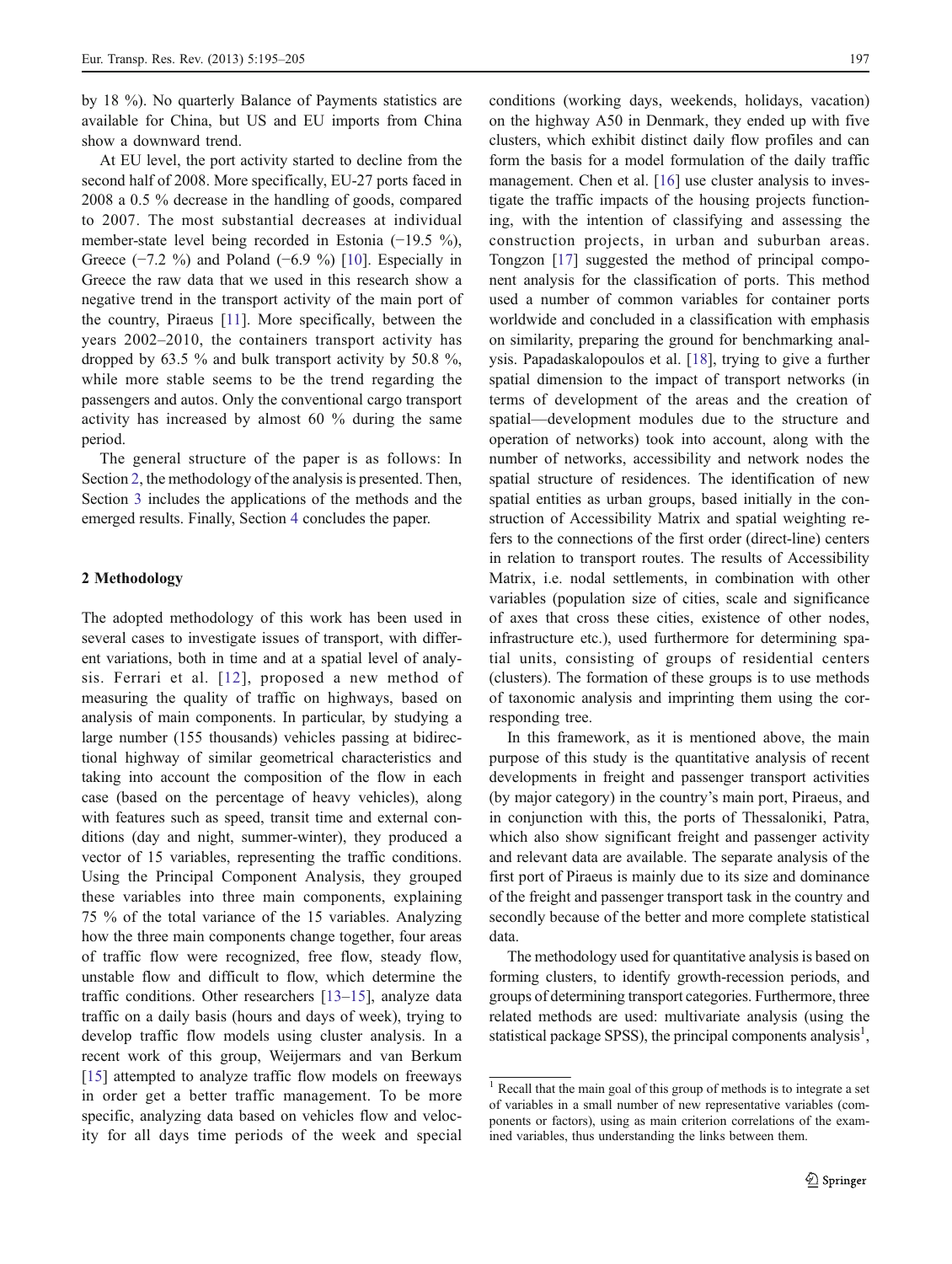<span id="page-3-0"></span>factor and cluster analysis, in order to investigate the possible groups resulting, regarding the types of transport and also time groups. The latter approach will give us the opportunity to explore any impact of the recent crisis in the evolution of transport activity of the main Greek ports.

More specifically, in principal components analysis we attempt to explain the total variability of the correlated variables (different types of transport) through the use of five orthogonal principal components. The components themselves are merely weighted linear combinations of the original variables. One continues to extract components until some stopping criteria are encountered or until five components are formed. It is possible to compute principal components from either the covariance matrix or correlation matrix of the five variables. If the variables are scaled in a similar manner than many researchers prefer to use the covariance matrix. When the variables are scaled very different from one another than using the correlation matrix is preferred. A common stopping criteria when using the correlation matrix is to stop when the variance of a component is less than one.

We are using the Factor Analysis method, trying to find out the underlying causes of the data. Sometimes, it is more appropriate to think in terms of continuous factors which control the data we observe. Geometrically, this is equivalent to thinking of a data manifold or subspace.

Cluster analysis is most often used in cases in which it is unknown, prior to the analysis, the number of groups in the data or which observations belong to which groups. Objects associated with a specific cluster should be quite similar and generally clusters should be distinct, i.e. not overlapping. Hierarchical methods, in which clusters are defined according to similarity or dissimilarity measures, remain the most popular method of analysis, and user friendly software makes the analysis easily accessible to a wide variety of researchers in a variety of fields. However, such software packages rarely provide a clear set of guidelines to indicate how such an analysis should be performed.

In our research comparable time series data are used, regarding the supplied transportation work of the three ports per main category (containers, conventional cargo, bulk cargo, passenger traffic, cars), based on the official statistics provided by the respective Ports Organizations [\[11](#page-9-0), [19](#page-9-0), [20](#page-10-0)]. Because of the limited data and the ambiguous quality of them as well as the relative lack of complete homogeneity of the transport task categories, an attempt was made to group the ports under these common transport categories, permitting combined port's analysis, in the second part of the following section. The time investigation considered covers the years 2002–2010. In particular, consider the following types of transport by main port: 1. Containers (Piraeus, Thessaloniki), 2. Cars (Piraeus, Patra), 3. Conventional load (Piraeus, Thessaloniki), 4. Bulk (Piraeus, Thessaloniki), 5. Passengers (Piraeus, Thessaloniki, Patra).

#### 3 Applications and results

3.1 Analysis of the port of Piraeus' traffic flow

# 3.1.1 Principal components analysis (PCA), of the transport types

The goal of the PCA is to reduce a number of variables to a smaller number of new uncorrelated variables (principal components). The technique of the original variables grouping uses as decisive factor the correlation observed between them. More specifically, the emerging new variables are linear combinations of the original variables, so as to be uncorrelated to each other and to contain the largest possible part of the variance of original variables.

The effective implementation of the principal components analysis on the selected categories of transport (containers, autos, conventional, bulk, passengers) of the port of Piraeus, presupposes the existence of statistically significant correlation between them. If this does not exist, it is almost impossible these variables (transport categories) share common factors [\[21](#page-10-0)]. According to Table 1, all variables are adequately correlated by some component, since the extraction rate is above 0.3 for all variables. Two variables, namely conventional (0.9) and passengers (0.6), are the most correlated, which means that they show common trends in a greater extent than the others. The Common Factors (Communalities), measure the percentage of each variable's variance explained by the rest of the components (i.e. listed in the Common Factor Variation).

The principal components are emerged by calculating the eigenvectors and eigenvalues of the data covariance matrix. This process is equivalent to finding the axis system in which the covariance matrix is diagonal. The eigenvector with the largest eigenvalue is the direction of greatest variation, the one with the second largest eigenvalue is the (orthogonal) direction with the next highest variation and so on. According to this, Table [2](#page-4-0) presents the eigenvalues. The largest eigenvalue is the greater in the percentage of

Table 1 Principal components analysis, based on the common factor variance

|              | Communalities |            |          |            |  |
|--------------|---------------|------------|----------|------------|--|
|              | Raw           |            | Rescaled |            |  |
|              | Initial       | Extraction | Initial  | Extraction |  |
| Containers   | 2.191E11      | 7.492E10   | 1.000    | 0.342      |  |
| Autos        | 1.303E10      | 4.944E9    | 1.000    | 0.379      |  |
| Conventional | 9.221E11      | 8.636E11   | 1.000    | 0.937      |  |
| Bulk         | 1.019E11      | 5.185E10   | 1.000    | 0.509      |  |
| Passengers   | 4.775E11      | 2.914E11   | 1.000    | 0.610      |  |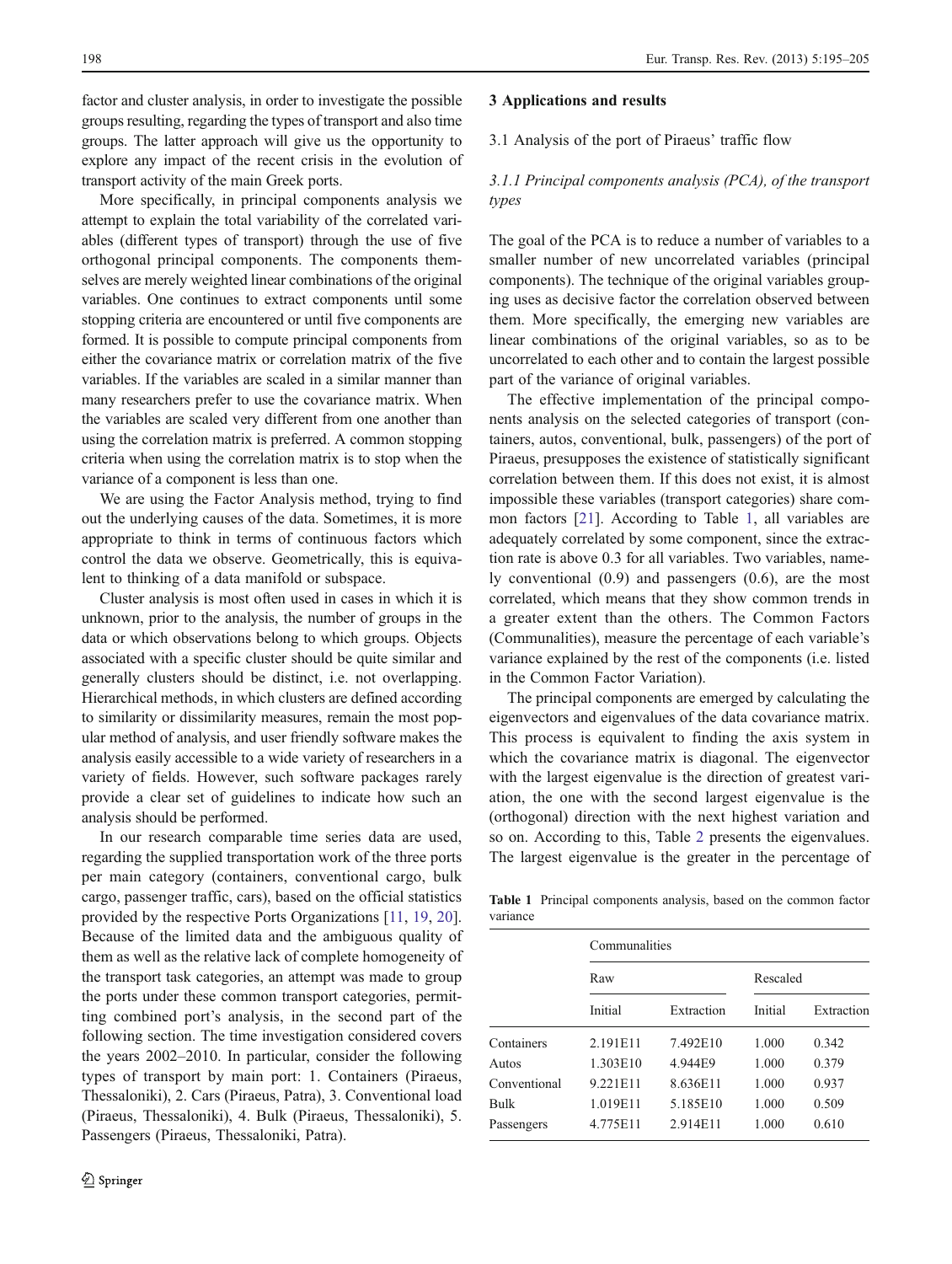<span id="page-4-0"></span>

|  |  |  | <b>Table 2</b> Analysis of variance components based on eigenvalues |  |  |  |
|--|--|--|---------------------------------------------------------------------|--|--|--|
|--|--|--|---------------------------------------------------------------------|--|--|--|

|          | Component      | Initial Eigenvalues |               |              |          | Extraction sums of squared loadings |              |
|----------|----------------|---------------------|---------------|--------------|----------|-------------------------------------|--------------|
|          |                | Total               | % of Variance | Cumulative % | Total    | % of Variance                       | Cumulative % |
| Raw      |                | 1.287E12            | 74.222        | 74.222       | 1.287E12 | 74.222                              | 74.222       |
|          | $\overline{2}$ | 2.707E11            | 15.614        | 89.836       |          |                                     |              |
|          | 3              | 1.492E11            | 8.607         | 98.443       |          |                                     |              |
|          | $\overline{4}$ | 2.119E10            | 1.222         | 99.665       |          |                                     |              |
|          | 5              | 5.804E9             | 0.335         | 100.000      |          |                                     |              |
| Rescaled |                | 1.287E12            | 74.222        | 74.222       | 2.777    | 55.542                              | 55.542       |
|          | $\overline{2}$ | 2.707E11            | 15.614        | 89.836       |          |                                     |              |
|          | 3              | 1.492E11            | 8.607         | 98.443       |          |                                     |              |
|          | $\overline{4}$ | 2.119E10            | 1.222         | 99.665       |          |                                     |              |
|          | 5              | 5.804E9             | 0.335         | 100.000      |          |                                     |              |

variance explained by one component. The results show that the first component corresponds to the highest eigenvalue (greater than 1), interpreting the 74.2 % of the total variance, a reasonable amount.

The choice of the number of principal components can be drawn graphically by the so-called Scree Plot (see Fig. 1). The horizontal axis shows the components and the vertical corresponding eigenvalues.

As shown in the diagram, after the second price, the point that significantly changes the slope of the curve shows the number of components to be included in the analysis. That is, show the first component, which reflects the overall variation of 74.2 %. Moreover, considering the second component we can increase the overall variation to almost 90 % (89.8 %), as we can see from Table 2.

Finally, Table [3](#page-5-0) shows the extent to which each variable is involved in the formation of each component.

From the above analysis, we conclude that produced only a main component of which largely represent three variables respectively, this is the conventional load, the passengers and the bulk load. This situation means that the transport activity evolution of Piraeus port, for the investigated period (2002–2010), is mainly defined by these three categories.

# 3.1.2 Cluster analysis for the time—periods

As noted in the preceding analysis, the method of cluster analysis has been used in many transport applications for the aggregation of periods with similar characteristics. The cluster analysis in this paper classifies the observations (in our case the period 2002–2010) in two or more groups, having common features. Our interest focuses not in the annual values of variables, but in their differences. To



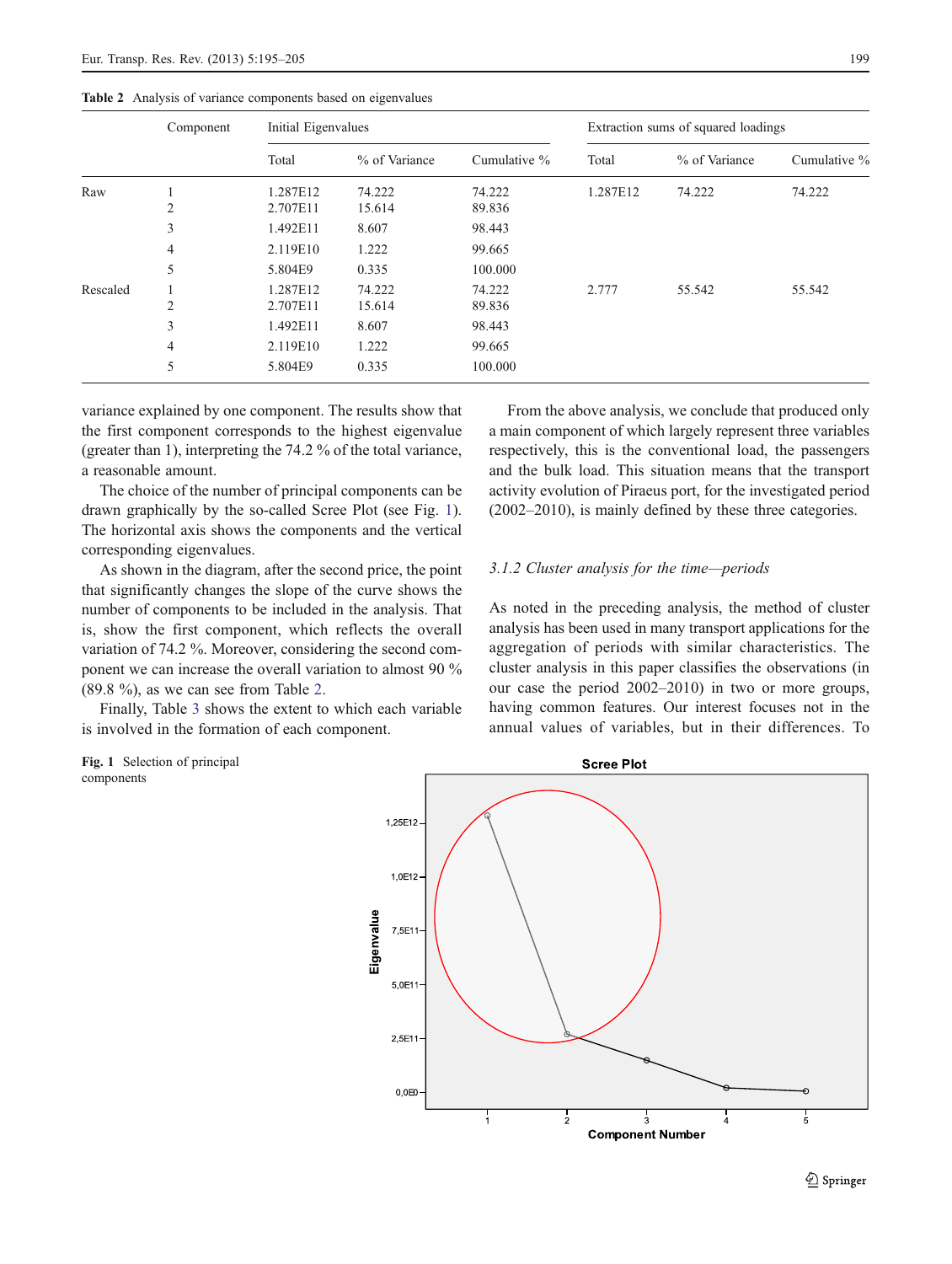|              | Raw<br>Component | Rescaled<br>Component |
|--------------|------------------|-----------------------|
| Conventional | 929,320.061      | 0.968                 |
| Passengers   | 539,797.789      | 0.781                 |
| <b>Bulk</b>  | $-227,714.184$   | $-0.713$              |
| Autos        | 70,315.653       | 0.616                 |
| Containers   | $-273,723.105$   | $-0.585$              |

<span id="page-5-0"></span>Table 3 Analysis of the degree of participation of each variable in the configuration of main components—component matrix

calculate the "distance" of years we will use the measure of the Squared Euclidean Method.

In the analysis that follows we apply the hierarchical cluster analysis (Hierarchical Clustering) in two different ways. The first is based on the component that comes up from the application of principal components analysis on transport categories; four specific methods are applied: a) the method of the (average, complete and simple if any) link between the groups (between groups linkage), b) the method of the link within groups (within groups linkage), c) the method of the nearest neighbour (nearest neighbour) and d) the method of the longest neighbour (furthest neighbour). The second technique, we apply three specific methods using the five input variables: a) the method of the link between the groups (between groups linkage), b) the method of the nearest neighbour (nearest neighbour) and c) the method of the more distant neighbour ( furthest neighbour).

Fig. 2 Time—clusters for the port of Piraeus

Table 4 Analysis of the variables participation in the main components for the period 2002–2004- component matrix

|              | Raw            | Rescaled       |          |          |
|--------------|----------------|----------------|----------|----------|
|              | Component      | Component      |          |          |
|              |                | 2              | 1        | 2        |
| Conventional | 553,786.477    | $-112,772.812$ | 0.980    | $-0.200$ |
| Containers   | 91,924.139     | 44,880.713     | 0.899    | 0.439    |
| <b>Bulk</b>  | $-19,6105.505$ | 309,904.045    | $-0.535$ | 0.845    |
| Passengers   | 312,711.088    | 385,780.193    | 0.630    | 0.777    |
| Autos        | 39,194.998     | $-39,224.835$  | 0.707    | $-0.707$ |

Specifically, using the initials of these four methods of hierarchical analysis (between groups linkage, within groups linkage, nearest neighbour, furthest neighbour), the new component based on the principal components analysis (first method), shows an adequate grouping of the years considered in two periods on 3 of the 4 methods (between groups linkage, within groups linkage and furthest neighbour), where the results are almost identical. Particularly, the first period consists of 3 years (2002, 2003, 2004,) and the second one from the remaining 6 years (2005, 2006, 2007, 2008, 2009, and 2010) as we can see indicatively in Fig. 2.

Then, using the five original variables (second mode), two years groups occur with identical results (8 to 8) in two of the three methods (average linkage between groups and complete linkage). The first group consists of 5 years (2005,

# Dendrogram using Average Linkage (Within Groups)

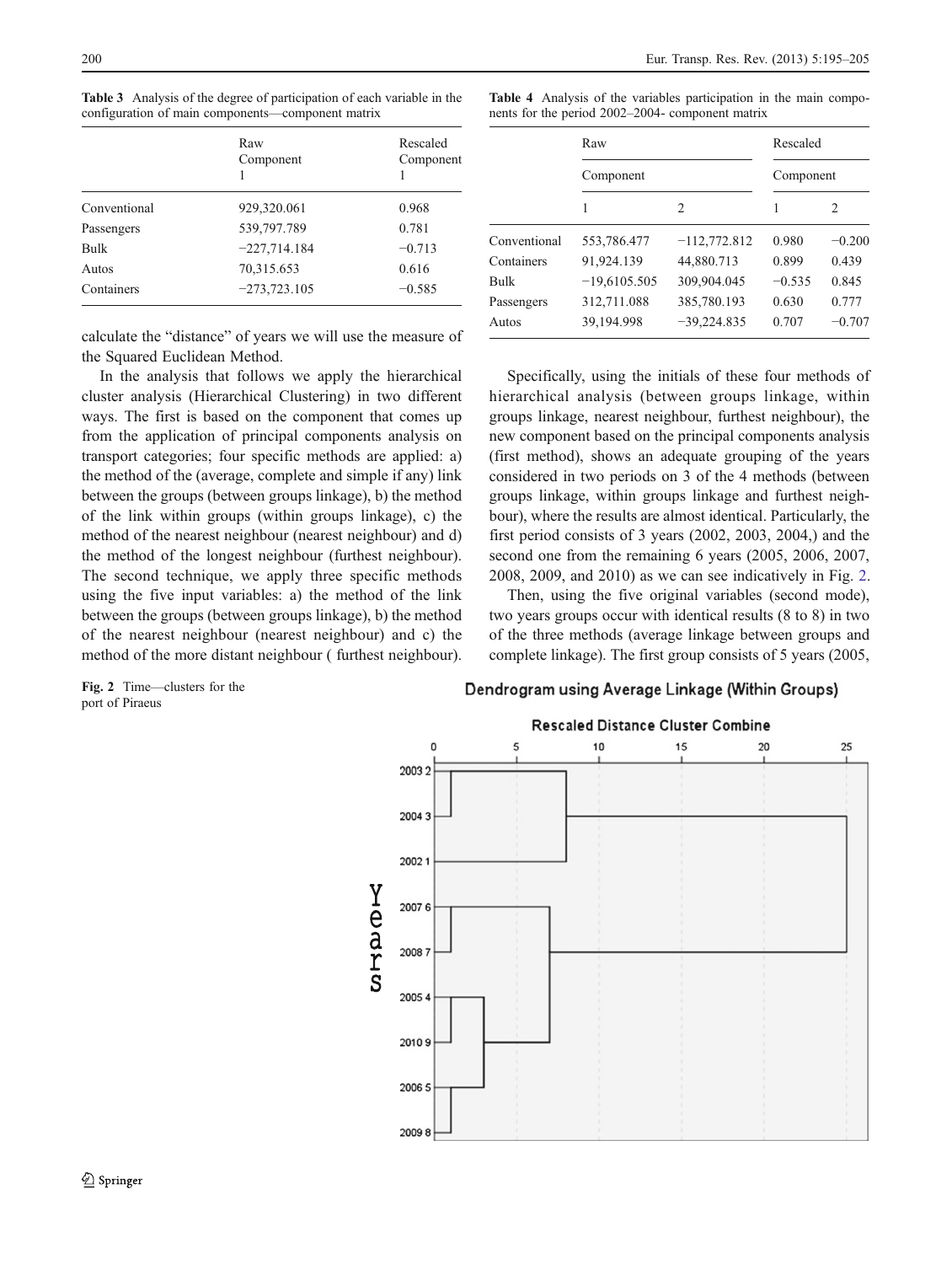<span id="page-6-0"></span>Table 5 Analysis of the variables' participation in the main components for the period 2005–2010- component matrix

|              | Raw            | Rescaled       |          |          |
|--------------|----------------|----------------|----------|----------|
|              | Component      | Component      |          |          |
|              | 1              | $\mathfrak{D}$ | 1        | 2        |
| Passengers   | 699,669.603    | 54,535.068     | 0.991    | 0.077    |
| <b>Bulk</b>  | 37,119.717     | $-16,850,448$  | 0.309    | $-0.140$ |
| Containers   | $-219,182.386$ | 410,984.127    | $-0.463$ | 0.868    |
| Conventional | 214,032.587    | 225, 195. 732  | 0.620    | 0.652    |
| Autos        | 52,315.390     | 83,153.567     | 0.409    | 0.651    |

2006, 2008, 2009, and 2010) and the second of the remaining 4 years (2002, 2003, 2004 and 2007).

Finally, it appears that both analysis techniques (a component—five variables) converge into grouping the two main groups of years with homogenous characteristics (first group of 3–4 years, the second group 4–5 years). In particular, both analysis techniques indicate a common temporal group, includes the years 2002–2004, while the second group consists of the years 2005–2010. There is little difference observed during the year 2007. The first period is characterized by positive trends in the volume of shipments, which can be interpreted in relation to impact the Olympic Games 2004 in Athens, as identified with the pre-Olympic and Olympic period. The second period is characterized in its early years by some instability in the evolution of the transportation workload to reach a relative decline in the last 2 years, for most categories of transport, which can be accounted for the impacts of the financial crisis, affecting the transport activity as well.

To investigate the behavior and the involvement of the various types of transport in the reference period, the principal components analysis is once more used separately for each one of the two cluster—years (2002–2004 and 2005–2010), where the most important variables are identified (categories of transport), which were subsequently compared with the major variables of the total time period. In particular, for the period 2002–2004, Table [4](#page-5-0) shows the extent to which each variable is involved in the formation of each component.

The table shows that two main components largely reflect three variables namely, the conventional load (0.9), containers (0.8) and bulk cargo (0.8), which means that the Component

Table 7 Factor analysis—component matrix

|                   |          | $\overline{2}$ | 3        |
|-------------------|----------|----------------|----------|
| Conventional Peir | $-0.875$ | 0.390          | 0.026    |
| Conventional Thes | $-0.841$ | 0.414          | 0.074    |
| Passengers Thes   | 0.831    | 0.150          | 0.126    |
| Passengers Patr   | 0.798    | 0.375          | 0.229    |
| Containers Peir   | 0.773    | 0.536          | $-0.191$ |
| Autos Patr        | 0.739    | 0.494          | 0.436    |
| Bulk Peir         | 0.674    | $-0.408$       | 0.317    |
| Containers Thes   | $-0.162$ | 0.851          | $-0.331$ |
| <b>Bulk Thes</b>  | 0.439    | 0.757          | $-0.236$ |
| Autos Peir        | $-0.474$ | 0.745          | 0.310    |
| Passengers Peir   | $-0.563$ | 0.142          | 0.699    |
|                   |          |                |          |

transport activity evolution, for the period 2002–2004, is mainly defined by these three categories.

Similarly, for the next period, 2005–2010, the results are displayed in Table 5.

According to Table 5 for the years 2005–2010 there is only a main component produced, representing largely two variables, respectively, the passenger traffic (0.9) and containers (0.8).

Finally, in the following Table 6 we can see a presentation of the most important variables for each period compared with the major variables of the overall research period.

The above analysis shows that the period of transport development, 2002–2004, has more in common with the whole period 2002–2010, while common significant variables appear to be the conventional and bulk load.

3.2 Combined analysis of traffic flows of the ports of Piraeus, Thessaloniki and Patra

# 3.2.1 Factor analysis

A combined analysis follows concerning the transport workload of the ports of Piraeus, Thessaloniki and Patra. The factor analysis method is used to look at the common variables being in the same category of transportation (e.g., conventional cargo and conventional cargo Piraeus, Thessaloniki) trying to investigate the importance of each variable in the evolution of the overall transport workload

Table 6 Comparative presentation of the main variables of temporal clusters and the overall reporting period

| Years                          | $2002 - 2010$                      | Cluster 1: 2002–2004               | Cluster 2: 2005-2010     |
|--------------------------------|------------------------------------|------------------------------------|--------------------------|
| Transport categories—variables | Conventional<br>Passengers<br>Bulk | Conventional<br>Containers<br>Bulk | Passengers<br>Containers |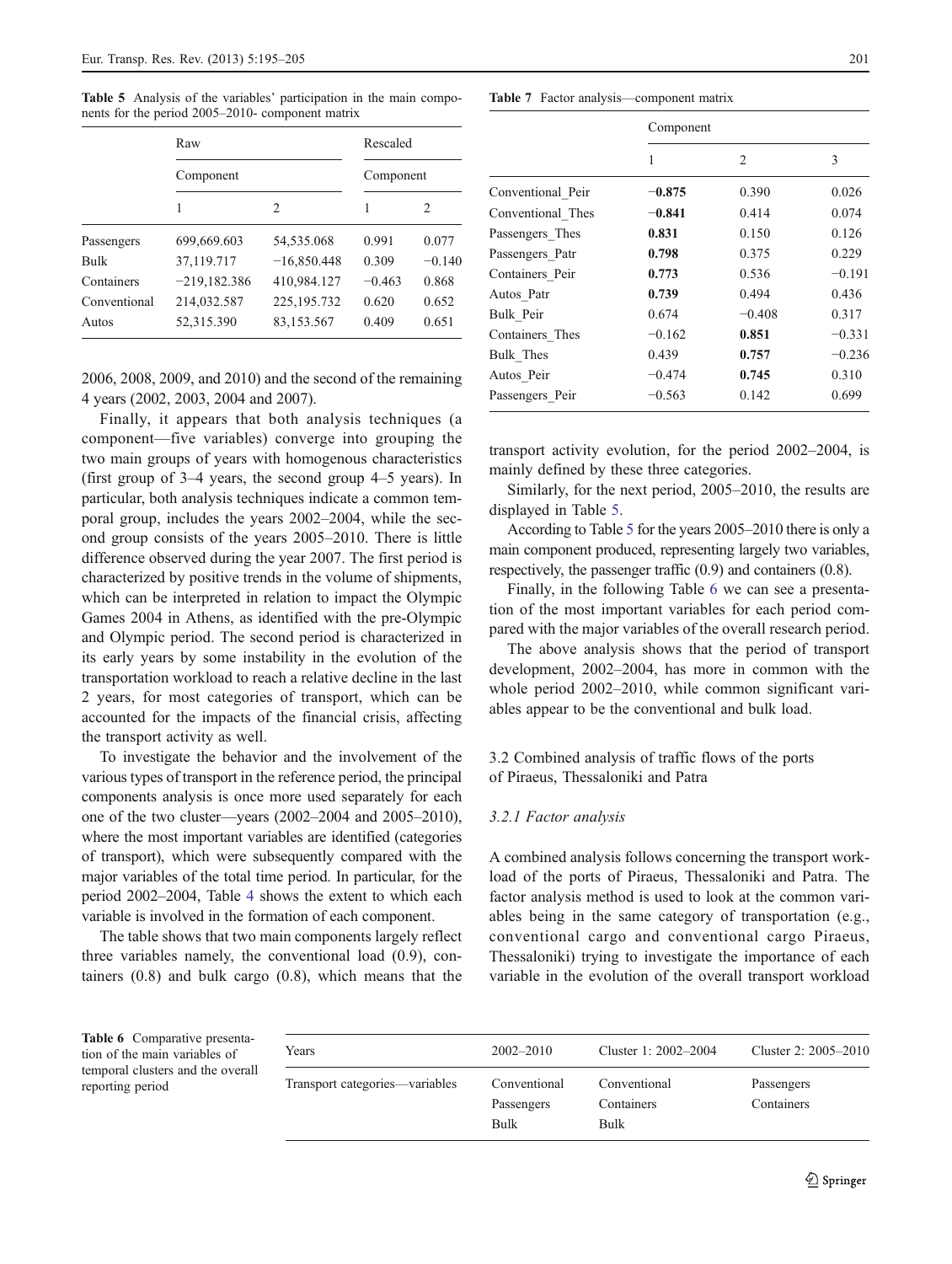



and classify them accordingly. Table [7](#page-6-0) illustrates the ranking of variables in relation to the respective main components, according to results of the factor analysis.

More specifically, as we can see from the above table, three components are produced which are heavily involved in nine variables respectively: conventional cargo in the ports of Piraeus and Thessaloniki, passenger traffic in the ports of Thessaloniki and Patra, containers in the ports of Piraeus and Thessaloniki, cars in the ports of Patra and Piraeus and bulk cargo in Thessaloniki.

As in the preceding analysis, the choice of the number of components may also be reflected in the corresponding diagram Scree Plot (see Fig. 3), below the horizontal axis which shows the components and the vertical corresponding eigenvalues.

As we see from the chart, after the third price point that significantly changes the slope of the curve reflected the number of components to be included in the analysis. Particularly, in conjunction with the Table 8 below, that preceded the first component explains the variation in overall rate of 46.9 %, the second at a rate of 27.8 % and the third at a rate of 10.5 %.

As we can see from the table, the three mentioned components explain the overall variation in a percentage of 85.2 %, which is very satisfactory. These components largely represent nine variables respectively, as we have already shown in Table [7.](#page-6-0) This situation means that the transport activity evolution of the three major Greek ports, for the investigated period, is mainly defined by these variables. (Table 8)

#### 3.2.2 Cluster analysis for the periods'selection

In order to formulate time—clusters for the three ports considered as one, four methods for hierarchical analysis (between groups linkage, within groups linkage, nearest neighbour, furthest neighbour) were used, with three new

| Component | Initial Eigenvalues |               |                 | Extraction sums of squared loadings |  |
|-----------|---------------------|---------------|-----------------|-------------------------------------|--|
|           | Total               | % of Variance | Cumulative $\%$ | Total                               |  |
|           | 5.160               | 46.907        | 46.907          | 5.160                               |  |
| 2         | 3.056               | 27.783        | 74.690          | 3.056                               |  |
| 3         | 1.151               | 10.463        | 85.153          | 1.151                               |  |
| 4         | 0.680               | 6.179         | 91.332          |                                     |  |
| 5         | 0.442               | 4.014         | 95.346          |                                     |  |
| 6         | 0.273               | 2.485         | 97.831          |                                     |  |
| 7         | 0.232               | 2.113         | 99.944          |                                     |  |
| 8         | 0.006               | 0.056         | 100.000         |                                     |  |
| 9         | 2.638E-16           | 2.398E-15     | 100.000         |                                     |  |
| 10        | $-3.794E-17$        | $-3.449E-16$  | 100.000         |                                     |  |
| 11        | $-2.135E-16$        | $-1.941E-15$  | 100.000         |                                     |  |
|           |                     |               |                 |                                     |  |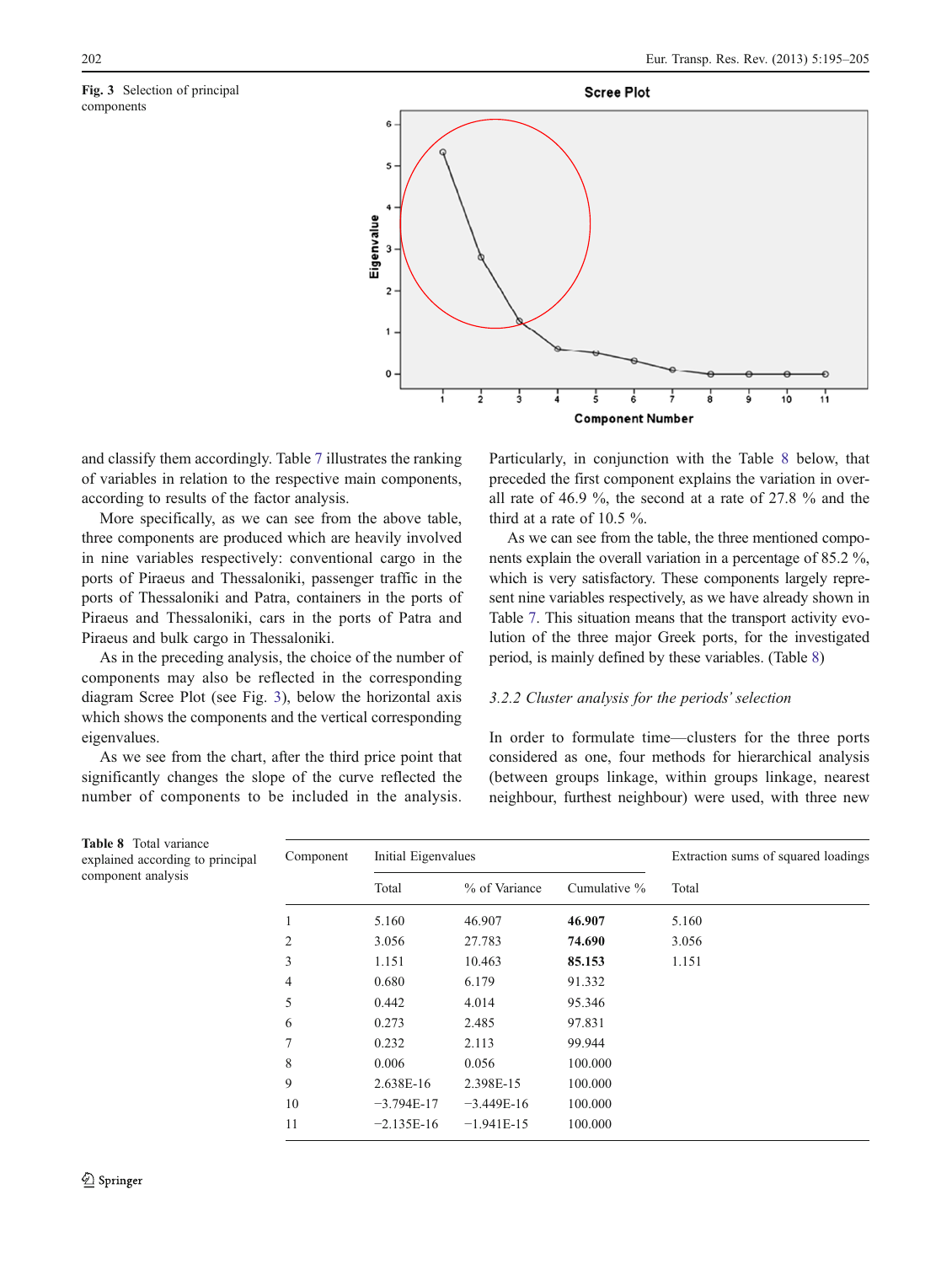<span id="page-8-0"></span>Fig. 4 Time—clusters for the three ports (Piraeus, Thessaloniki and Patra), considered as one

# Dendrogram using Average Linkage (Between Groups)



components that have emerged. There is a satisfactory grouping of years in 3 of the 4 methods (between groups linkage, within groups linkage and single linkage), where the results are almost identical. Two groups of years were revealed as we can see indicatively in Fig. 4.

The first group includes the years 2008, 2009, 2010 and the second all the others (2002, 2003, 2004, 2005, 2006, and 2007). In this case it could be argued, that the relatively large decline in transport activity of ports that differentiates the years 2008, 2009, 2010 from the rest period is justified by the financial crisis that hit Greece as well. Finally, to provide a more complete picture of time—clusters, the four hierarchical methods of analysis (between groups linkage, within groups linkage, nearest neighbour, furthest neighbour) were applied on all the transport variables of the three ports. The relevant results are satisfactory and all the above mentioned methods, gave almost identical results. The above 2 year groups are also emerged here.

If we compare these results with those of the port of Piraeus individually, we can conclude that in the case of the three major ports as a whole the influence of crisis is more clear as the large decline in transport activity of ports differentiates the three last years of crisis (2008, 2009, 2010) from the rest period. However, regarding the rest period we cannot certainly shape the claim that there is a strong positive influence in the other (except Piraeus) selected ports by a developmental event (like the Athens Olympic Games of the year 2004).

#### 4 Conclusions and policy priorities

International ports have witnessed stable patterns of growth in the last decades. However, the 2008 credit crunch and the subsequent economic crisis reversed this picture [[8\]](#page-9-0). At EU level, the port activity started to decline from the second half of 2008. Greece is listed in the first places regarding the most substantial decreases [\[10](#page-9-0)]. Especially the port of Piraeus shows a negative trend in main categories of shipping cargoes (containers and bulk) between the years 2002–2010. Apart from that, the freight traffic of the other major Greek ports (Thessaloniki, Patra), remain until now, at the low levels of the recent years.

The relative quantitative analysis, for Piraeus, showed that the major categories of transport affecting the transport load of the port (freight and passenger) are the conventional cargo, bulk cargo and passenger traffic. Furthermore, an attempt for grouping the years (of the last decade) with similar characteristics, which determines the course of recent trends and characteristics of the transport load of the port of Piraeus, came up with two key periods (clusters) with common characteristics. The first cluster incorporates the period 2002–2004, a period of increased growth, which could be attributed to the Olympic Games of 2004 in Athens, but that trend has not continued, as shown by the second time cluster, referred to in the post-Olympic period (2005–2010), where there is lower growth, especially towards the end of the period. This certainly can be argued that gradually becomes the economic crisis that has, at this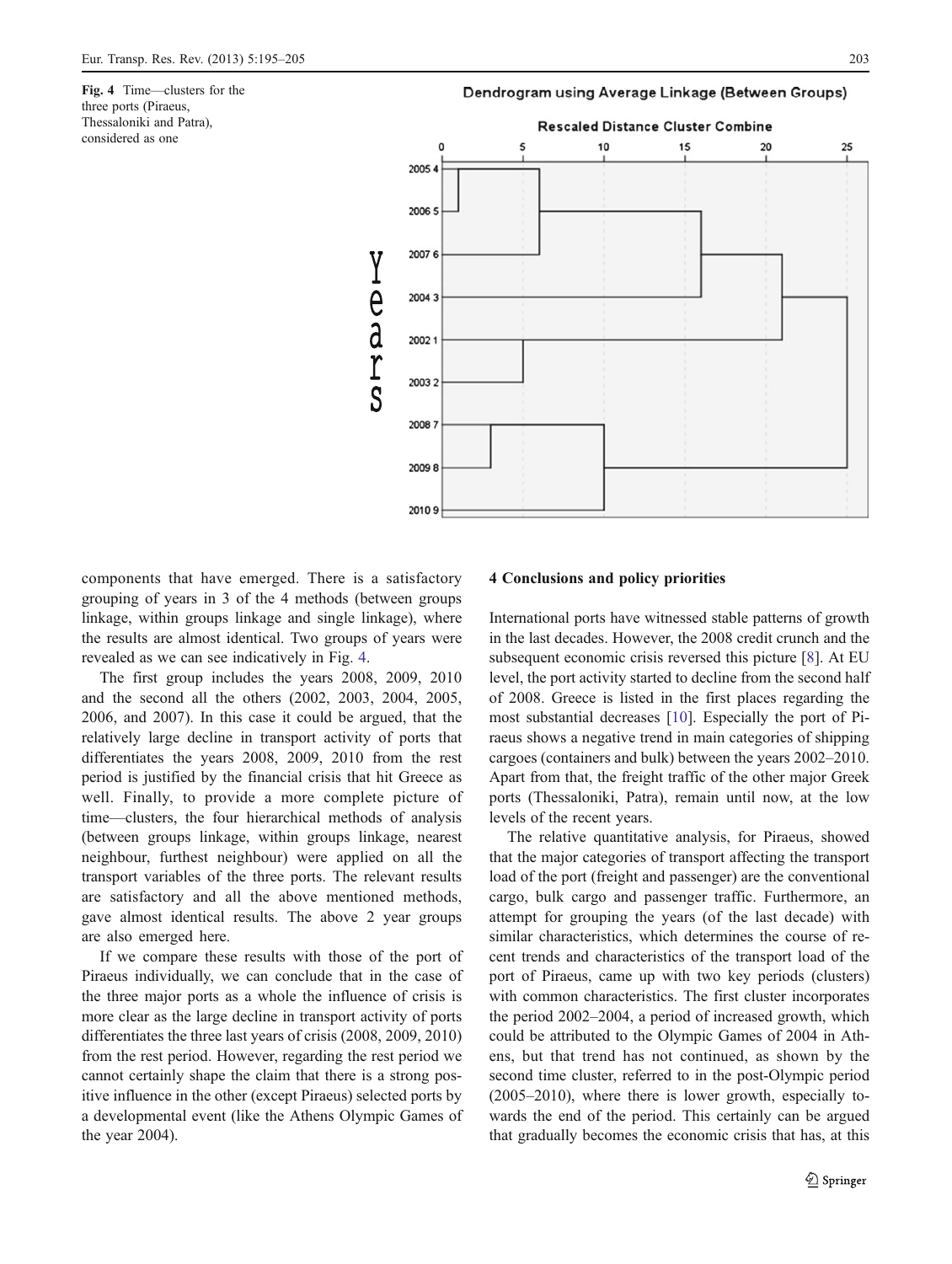<span id="page-9-0"></span>time takes effect and the decline of transport. From the combined analysis of all three main ports of the country (Piraeus, Thessaloniki and Patra), there are some differences. More specifically, despite a distinct last period of decline (2008–2010), we cannot certainly shape the claim that during the previous years (2002–2007) there is a strong positive influence in the other selected ports (except of the country capital's port of Piraeus) by a developmental event (like the Athens Olympic Games). These findings could mean that the spatial developmental impact of the Olympic Games limited at the regional level (Athens-Attica). However, it can be argued that the main findings made above still apply.

It must be noted that the issue of formulating clear causal relationships between the development of transport activity and any time the country's circumstances, needs more investigation to draw conclusions and certainly safer, can not be exhausted within the limits of this research effort.

In general, primarily the port of Piraeus and the other main ports of the country are disadvantaged compared with other ports in the wider Mediterranean region and Eastern Europe in several points. These are essentially the lack of intermodal transport, particularly the use of containers. In most modern ports in the transport of containers allows the carriage to be combined with road and rail transport, greatly reducing the time and cost of loading and unloading. More specifically, the major disadvantages [3, [21,](#page-10-0) [22\]](#page-10-0) relate to the failure to connect to the national rail network (combined transport), the poor management and limited cargo containers, the low availability storage containers at ports and in the region, the relatively limited number of positions of ships, the imbalance in the development of modern port operations and services and the absence of an organized policy of attracting new customers (strong dependence on a few activities and a limited group of customers).

The investments in modern infrastructure, services and systems administration and management of transport project in Greek ports and the development of combined transport are necessary to enhance competitiveness and efficiency of ports and their survival in the new competitive environment international flows, development of combined transport and the creation of the single Pan-European Transport Network [\[23](#page-10-0)]. Moreover they are considered crucial to the competitiveness and openness of the national economy.

However, the difficulty in capital mobilization, due to the economic crisis, regarding port development, leads to more calls for supranational (EU) funding [8]. Towards this direction, funding released under the TEN-T (Trans-European Transport Networks) programme could be a vital part of the EU response to the economic crisis.

The promotion of these development priorities in the framework of the EU Transport Policy and especially through the opportunity presented by the functioning of marine highways which are developed under the Trans-

European Transport Networks in the last years, are considered very important for the future of the Greek economy.

Open Access This article is distributed under the terms of the Creative Commons Attribution License which permits any use, distribution, and reproduction in any medium, provided the original author(s) and the source are credited.

#### References

- 1. Benevolo L (1980) The history of the City. Scholar Press, London
- 2. Glaeser LE, Kohlhase EJ (2004) Cities, regions and the decline of
- transport costs. Pap Reg Sci 83(1):197–228 3. Christofakis M (2007) Transport and regional development: the policy for transport infrastructures. Dionikos, Athens
- 4. Papadaskalopoulos A (2008) Patterns and policies of regional development, 2nd edn. Dionikos, Athens
- 5. Mergos G, Papadaskalopoulos A, Christofakis M, Arseniadou E, Kalliri A (2004) Economic characteristics and development strategy of the Greek islands. Athens Academy-Bureau of Economic Research, Athens
- 6. Hall P (1993) Forces shaping urban Europe. Urban Stud 30(6):883– 898
- 7. Niavis S, Tsekeris T (2012) Ranking and causes of inefficiency of container seaports in South-Eastern Europe. Eur Transp Res Rev. doi[:10.1007/s12544-012-0080-y](http://dx.doi.org/10.1007/s12544-012-0080-y)
- 8. Pallis A, de Langen P (2010) Seaports and the structural implications of the economic crisis. Res Transp Econ 27(1):10–18
- 9. International Transport Forum (2010) Recovery in global freight transport weak and uncertain. ITF Quarterly Transport Briefing, OECD. [http://www.internationaltransportforum.org/statistics/](http://www.internationaltransportforum.org/statistics/shortterm/BriefingQ2_2010.pdf) [shortterm/BriefingQ2\\_2010.pdf](http://www.internationaltransportforum.org/statistics/shortterm/BriefingQ2_2010.pdf). Accessed 10 September 2012
- 10. Amerini J (2010) General economic crisis hits European port activity. 11/2010-Statistics in focus, Eurostat. [http://](http://epp.eurostat.ec.europa.eu/cache/ITY_OFFPUB/KS-SF-10-011/EN/KS-SF-10-011-EN.PDF) [epp.eurostat.ec.europa.eu/cache/ITY\\_OFFPUB/KS-SF-10-011/](http://epp.eurostat.ec.europa.eu/cache/ITY_OFFPUB/KS-SF-10-011/EN/KS-SF-10-011-EN.PDF) [EN/KS-SF-10-011-EN.PDF.](http://epp.eurostat.ec.europa.eu/cache/ITY_OFFPUB/KS-SF-10-011/EN/KS-SF-10-011-EN.PDF) Accessed 5 September 2012
- 11. Piraeus Port Authority SA (2011) Elements of freight and passenger traffic port. [http://www.olp.gr.](http://www.olp.gr/) Accessed 11 November 2011
- 12. Ferrari P, Treglia P, Cascetta E, Nuzzolo A, Olivotto P (1982) A new method for measuring the quality of circulation on motorways. Transp Res B 16(5):399–418
- 13. Chung E (2003) Classification of traffic pattern. 10th world congress on intelligent transport systems, paper No 3233. November 16–20, Madrid
- 14. Rakha H, van Aerde M (1995) Statistical analysis of day-to-day variations in real-time traffic flow data. Transp Res Rec 1510:26– 34
- 15. Weijermars W, van Berkum E (2005) Analyzing highway flow patterns using cluster analysis. 8th International IEEE Conference on Intelligent Transportation Systems. September 13–16, Vienna
- 16. Junli C, Yan L, Guangyu L, Yian L (2009) Period selection of traffic impact analysis based on cluster analysis. J Transp Syst Eng Inf Technol 9(6):63–67
- 17. Tongzon M (1995) Systematizing international benchmarking for ports. Marit Policy Manag 22(2):155–170
- 18. Papadaskalopoulos A, Karaganis A, Christofakis M (2005) The spatial impact of EU Pan-European Transport Axes: city clusters formation in the Balkan area and developmental perspectives. Transp Policy 12(6):488–499
- 19. Patra Port Authority SA (2011) Elements of freight and passenger traffic port. <http://www.patrasport.gr/>. Accessed 23 November 2011